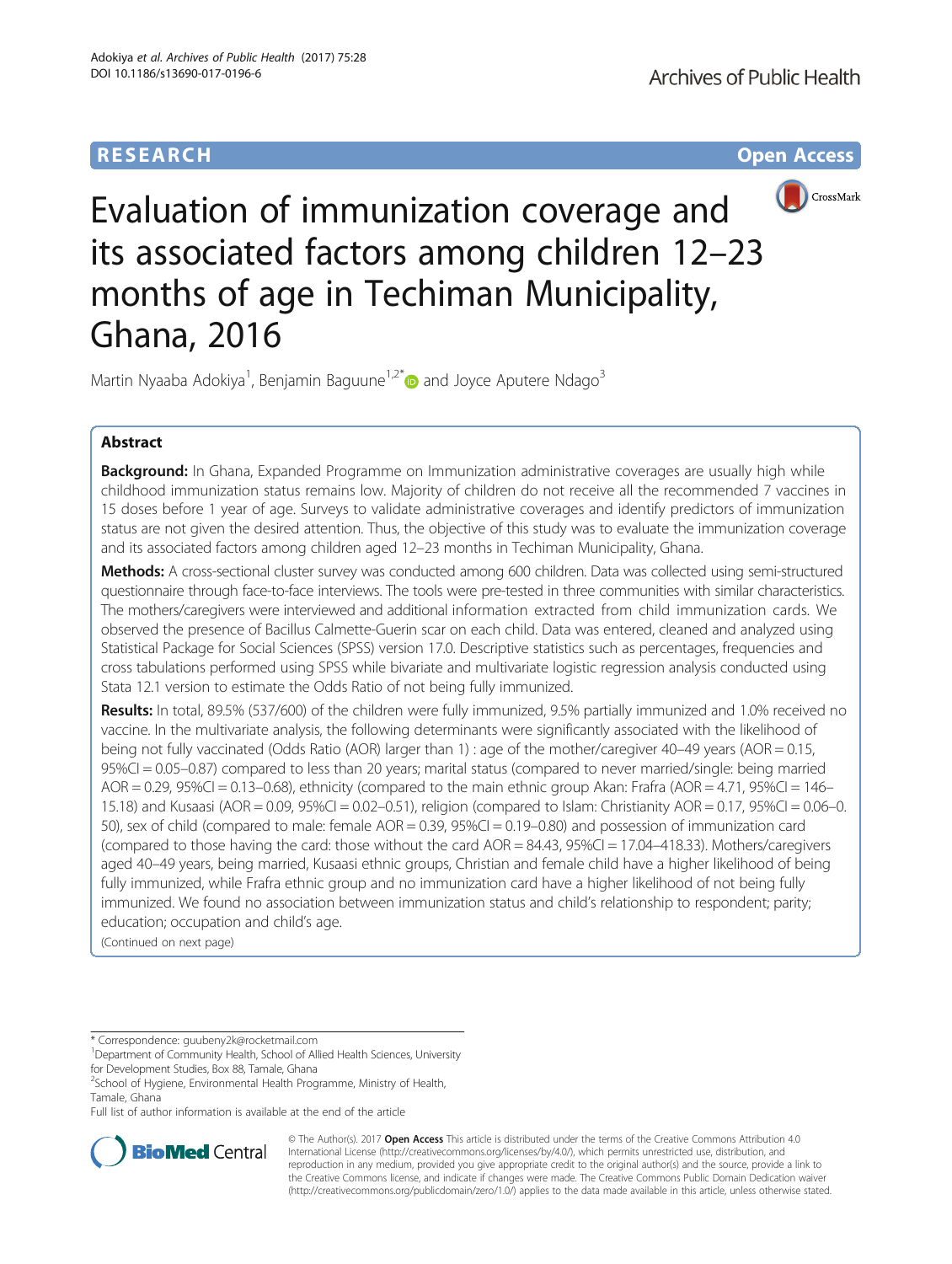# (Continued from previous page)

Conclusion: Immunization status (89.5%) and coverages ranged 92 to 99% of the vaccine doses is high compared to national and regional. Problems of not fully immunized persists and needs urgent attention. Education on immunization should be intensified by health providers. Moreover, disadvantaged populations should be reached with immunization services using out-reach activities.

Keywords: Immunization coverage, Fully immunized, Predictors, Techiman Municipality, Child, Ghana

# Background

In Ghana, routine administrative immunization coverages are usually high while childhood immunization status remains low. Majority of children do not receive all the recommended 15 vaccine doses before 1 year of age. At birth, children are protected against certain diseases due to received maternal antibodies. After birth, breastfed babies continue to receive additional antibodies especially when the colostrum is also given. This protection is only temporary. Thus, children need extended protection through artificial immunization [\[1](#page-8-0)]. Immunization is a cost-effective means of preventing communicable diseases. Vaccines are available for many dangerous communicable diseases. This resulted in a significant reductions in morbidity and mortality due to communicable diseases especially among infants and children under 5 years of age. In sub-Saharan Africa (SSA), access to vaccines remains a challenges. In recent years, various policies, donors and partners have rolledout strategies to improve the accessibility problem. Despite the effort and various investments, infant and child mortality remain unacceptably high in the world especially in developing countries [\[2](#page-8-0)].

In 1974, World Health Organization (WHO) launched the Expanded Programme on Immunization (EPI) to make vaccines available to all children worldwide [\[3](#page-8-0)]. Ghana launched its EPI in 1978 and became operational nationwide in 1985 with the goal of increasing immunization coverage from 6 to 80% among children <1 year of age against six target diseases: Diphtheria, Tetanus, Pertussis, Poliomyelitis, Tuberculosis, and Measles [\[4](#page-8-0)]. The following diseases have been added to the first six: Yellow fever, Haemophilus influenza type B, Hepatitis B, Rotavirus diarrhoea and Pneumonia [\[5](#page-8-0)]. Since EPI implementation in Ghana, children <5 years of age mortality has declined progressively but still inadequate. According to 2014 Ghana Demographic and Health Survey (GHDS) report, infant mortality rates have reduced slightly from 64, 50 and 41 deaths per 1000 live births while under five mortality rates also declined from 111, 80 and 60 per 1000 live births over a couple of years 2003, 2008 and 2014 respectively [[6\]](#page-8-0).

Generally, improvements have been recorded in health, economic, social and political indicators in Ghana. However, nationwide childhood immunization coverage remains at 77% which is less than the 80% target in 1985. However, the Brong Ahafo Region of Ghana where the study is conducted has 82.2% immunization coverage which is slightly high compared to the national coverage [[4](#page-8-0), [6\]](#page-8-0). In order to achieve the EPI target nationwide, knowledge on the factors contributing to the observed coverage disparities in the country are critical. Routine administrative data from the health system is often inaccurate and unreliable including immunization coverages. Quality information on nonvaccination is useful for the design and implementation of interventions for the control and elimination of vaccine preventable diseases [\[7\]](#page-8-0). Community-based information on vaccination coverages are essential to guide middle level health managers to prioritized health system activities and implement plans with limited resources [\[7\]](#page-8-0). Thus, the objective of this study was to evaluate the immunization coverage and its associated factors among children aged 12–23 months in Techiman Municipality, Ghana.

# **Methods**

# Study design and setting

A cross sectional cluster survey was conducted in Techiman Municipality of Brong-Ahafo Region, Ghana. Techiman Municipality is one of the twenty seven (27) Municipalities/Districts in the region. It has a land surface area of 649.0714sq.km and a population of 166,497 projected from the 2010 population and housing census. The Municipality constitutes about 6.4% of the region's total population. It has the highest population density of 256.5 people per square kilometer in the region. Health services are provided by a blend of health facilities (public and private sectors). The facilities include - Community-based Health Planning and Services (CHPS) compounds, maternity homes, clinics, health centers and hospitals. As part of the decentralization concept of the health system, the Municipality is demarcated into seven sub-municipalities to facilitate health services delivery.

# Sampling procedure

A '30  $\times$  20' cluster sampling was used as the sampling method instead of the '30  $\times$  7' recommended by WHO which increased sample size. Cluster sampling method is recommended by WHO as a rapid, simplified and economic sampling method in evaluation of vaccination coverage [[8\]](#page-8-0). The study population covered children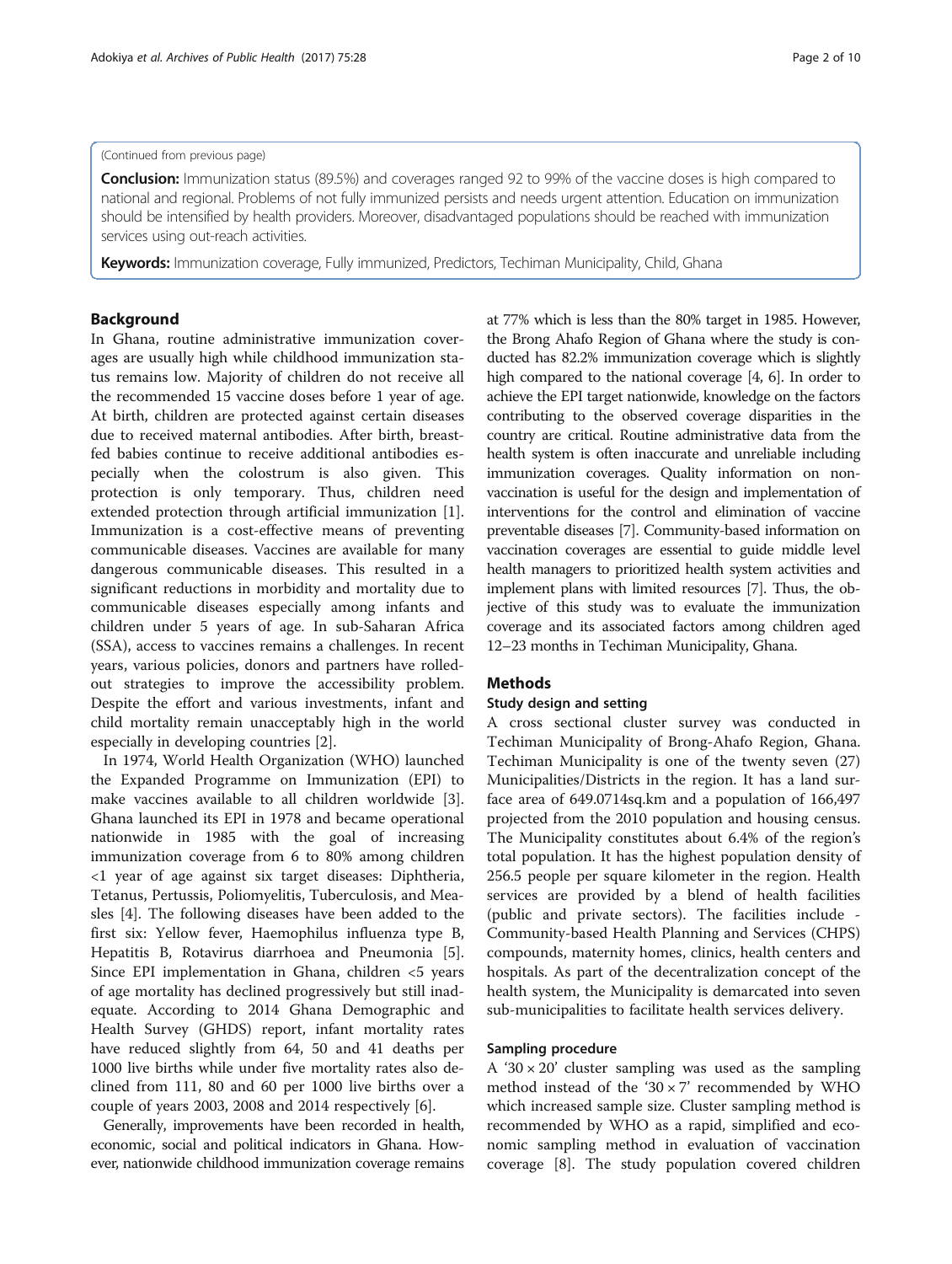aged 12–23 months. According to WHO-EPI recommendation, children aged 12–23 months should be used for evaluating immunization coverage if the immunization schedule ends at 9 months as in the case of Ghana. Ideally, no child should receive immunization after first year of life in the country. In sampling, 20 households from each of the 30 clusters were selected. The first selected household was taken as the starting point for each cluster and then continued to the next nearest household until 20 eligible children were obtained. Mothers/caregivers with children 12–23 months of age were interviewed at their homes using face-to-face interviews. The main data was collected between January and February, 2016.

# Sample size determination

The sample size was calculated using:  $N = [De \times Z^2 \times p]$  $(1-p)/d^2$  [\[9](#page-8-0)]. Where, N is the sample size, De (2) is the design effect, the ratio between the variance from the cluster design to the variance that would be obtained from a simple random sampling [[9\]](#page-8-0),  $\mathbb{Z}$  (1.96) is the certainty wanted expressed in the percentage point of normal distribution corresponding to the 2-sided level of significant,  $P$  (77%) is the immunization coverage of Ghana [\[6](#page-8-0)] and d (5%) is the desired width of the confidence interval. Therefore;  $N = [2 \times (1.96)^2 \times 0.77 \times 0.23]$  $(0.05)^2 = 545$ . A non-response rate of 10% was added for a total sample size of 600. Mother/caregiver having at least one child aged 12–23 months was the inclusion criteria. In total, 600 respondents (mothers and caregivers) were interviewed.

# Data collection instrument and procedures

Mothers/caregivers were interviewed using a semistructured questionnaire. The questionnaire covered respondent characteristic such as education level, occupation, parity, age, and religion as well as child's age and sex. In addition, childhood immunization information was extracted from child's card. Each mother/caregiver had to give consent before they were interviewed. Specifically, immunization coverage information was obtained by either child immunization cards and mothers recall (verbal reports). Mothers/caregivers were asked to show the child health record card which contains individual immunization data. If the card was available, the interviewer extracted the information on immunization such as the dose and dates received. When no specific information on the card, mother/caregiver was then asked to confirm or otherwise whether the child had received other vaccinations that were not recorded on the card. If there was no immunization card, or if the mother/caregiver was unable to show the card, child's immunization information was based on their recall. In case of immunization failure, they were asked to give reasons for the failure. The use of mothers recall was a limitation of the study. Mothers/caregivers recall was prone to systematic error (recall bias) caused by differences in accuracy of the remembering child's immunization information. The data was collected between January and February, 2016.

# Operational definitions

# Fully immunized

A child who received 1 dose of Bacillus Calmette-Guerin (BCG), 4 doses of Oral Polio Vaccine (OPV), 3 doses of Pentavalent, 3 doses of Pneumococcal Vaccine (PCV), 2 doses of Rotarix (Rota) and 1 dose each of Measles and Yellow fever vaccines. A child is expected to receive a total of 7 vaccines and 15 doses.

# Partially immunized

A child who did not receive one or more of the prescribed vaccines doses considered to protect the child from vaccine preventable diseases.

# Not immunized

A child who has received none of the prescribed vaccines doses considered to protect the child from vaccine preventable diseases.

# Not fully immunized

A combination of both partially immunized and not immunized.

# Pentavalent

This is a combination of Diphtheria, Pertussis, Tetanus, Haemophilus Influenza type B and hepatitis B antigens.

### Age limit for immunization

At age 9 months, each child is expected to have received a total of 7 vaccines (15 doses) to complete his/her immunizations.

# Data processing and analysis

Data entered and cleaned using Statistical Package for Social Sciences (SPSS) version 17.0. Descriptive statistics such as frequencies, percentages and cross tabulations were performed. The dependent variable (immunization status) was recorded as fully immunized (children with completed immunization  $-7$  vaccines or 15 doses) and not fully immunized (partially immunized or not immunized - < 7 vaccines or 15 doses). Data was imported into Stata 12.1 for bivariate and multivariate logistic regression analysis to determine determinants of not-being fully immunized. The analysis focused on sociodemographic characteristics of mothers/caregiver's, child's sex, child's age, possession of immunization card and child's relationship of respondent. The multivariate analysis was performed to test associations between the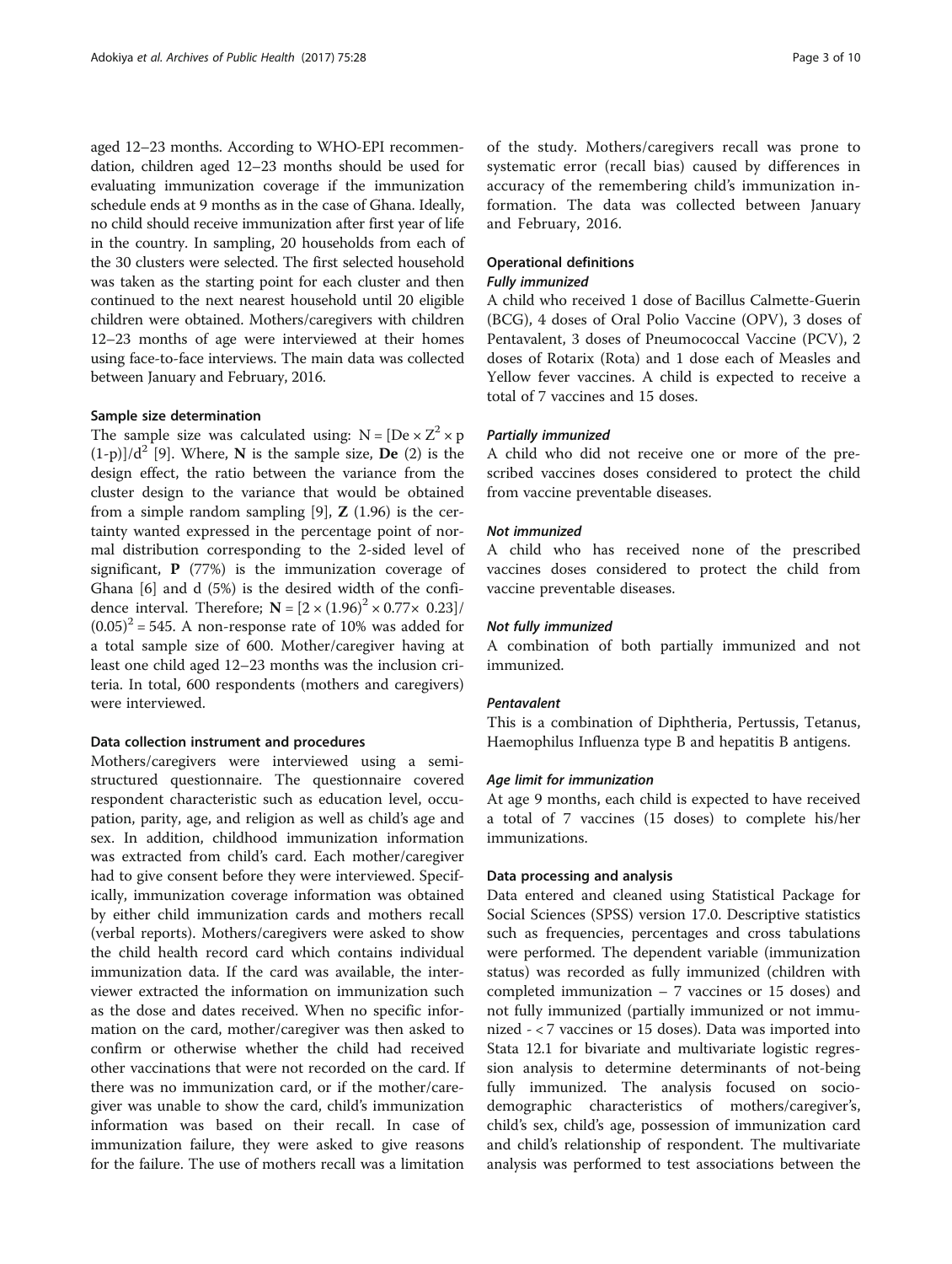dependent variable (immunization status) and the independent variables as predictors (see details on Table [4](#page-6-0)). We used SPSS and Stata for the data entry, cleaning and multivariate analysis due to familiarity.

# Ethics approval and informed consent

An introductory letter and approval was received from the School of Allied Health Sciences, University for Development Studies, Tamale, Ghana. In addition, permission letter was obtained upon a written request and explanation of the protocol, methods and questionnaires from the Techiman Municipal Health Directorate. At the individual level, the protocol, methods and approach was explained in English or Twi (main local language) and a written consent was obtained from each respondents of 18 years of age and above before the interview was conducted. Among the few teenagers, consent was obtained through their husbands (those married) or parents (those unmarried). Respondents were informed that participating was voluntary and it was their right to stop at any time. They were also informed of data confidentiality by not using any personal identifiers.

# Results

A total of 600 pairs of mothers/caregivers and children were interviewed. The ages of the children ranged 12 to 23 months. The mean and median ages were 17.2 and 17.0 months respectively. In all, 50.5% of the children were boys. Minority (7.5%) of the mothers had tertiary education as against 18.5% had no formal education. Over half of the respondents were married (52.0%) and 24.0% never married. In terms of religion, 67.5% of the mothers were Christians and 25.5% were Muslims. About 90% of the respondents were the biological mothers. Nearly all children (97.0%) possessed health record cards (Table [1\)](#page-4-0).

# Immunization coverage by immunization card and mother recall

In total, 89.5% of children were fully immunized (7 vaccines or 15 doses) by time of survey using immunization card and mothers recall, 9.5% (57) were partially vaccinated and the remaining 1.0% received no vaccination. In all, 63 (10.5%) of children had either received none or only some of the vaccines  $\langle$  <7 vaccines or 15 doses) by the time of the survey (not fully immunized). Nearly all (99.0%) children took Pentavalent 1, Pentavalent 2, OPV 1, OPV 2, Rota 1 and Rota 2. The lowest coverage (92%) was recorded among measles and yellow fever vaccines (Table [2\)](#page-5-0).

# Reasons for immunization failure, according to the mothers' declarations

Children who were not fully immunized  $(n = 63)$ , their mothers were asked for possible reasons or contributing factors. Out of the 63 children, 57.1% explained that time of immunization was inconvenient and 14.3% said the place of immunization was unknown and mother being too busy with other tasks (Table [3](#page-5-0)).

# Determinants of immunization status

Table [4](#page-6-0) shows child immunization status and its potential predicators among children 12–23 months of age. Using bivariate analysis, immunization status was tested with each of the potential predictors as independent variables. Then, multivariate analysis was performed controlling for all the potential predictors. In all, six factors were found as predictors of child immunization status in the multivariate analysis- age of mother/caregiver, marital status, ethnicity, religion, sex of child and possession of child immunization card. Children of older mothers were more likely to be fully immunized, e.g. the AOR was 0.15 (95%CI 0.05–0.87) when the age was 40–49 years compared to less than 20 years. Children of married couples (AOR = 0.29, 95%CI = 0.13–0.68) were more likely to be fully immunized compared to children of never married/singles mothers. In comparing other ethnic groups to Akan (the main ethnic group), Frafra  $(AOR = 4.71, 95\%CI = 146 - 15.18)$  have a higher likelihood of not being fully immunized where as Kusaasi  $(AOR = 0.09, 95\%CI = 0.02 - 0.51)$  have a higher likelihood of being fully immunized. Children from the Christian religion  $(AOR = 0.17, 95\%CI = 0.06 - 0.50)$ were more likely to be fully immunized compared to children from the Islam religion. Also, in comparing female children to male children, it was found that, female children  $(AOR = 0.39, 95\%CI = 0.19 - 0.80)$  were more likely to be fully immunized than their counterpart male children and lastly, children whose immunization cards were not available at the time of study were more likely not to be fully immunized than those children whose immunization cards were available. The AOR was 84.43 (95%CI = 17.04–418.33) when those not having cards was compared to those having cards.

We found no association between immunization status and the remaining factors (child's relationship, parity, education, occupation, and age of child). In the multivariate analysis, mothers/caregivers aged 40– 49 years, married mothers, Kusaasi ethnic groups, Christian and female child were more likely to be fully immunized. While Frafra ethnic group and no child immunization card were more likely not to be fully immunized.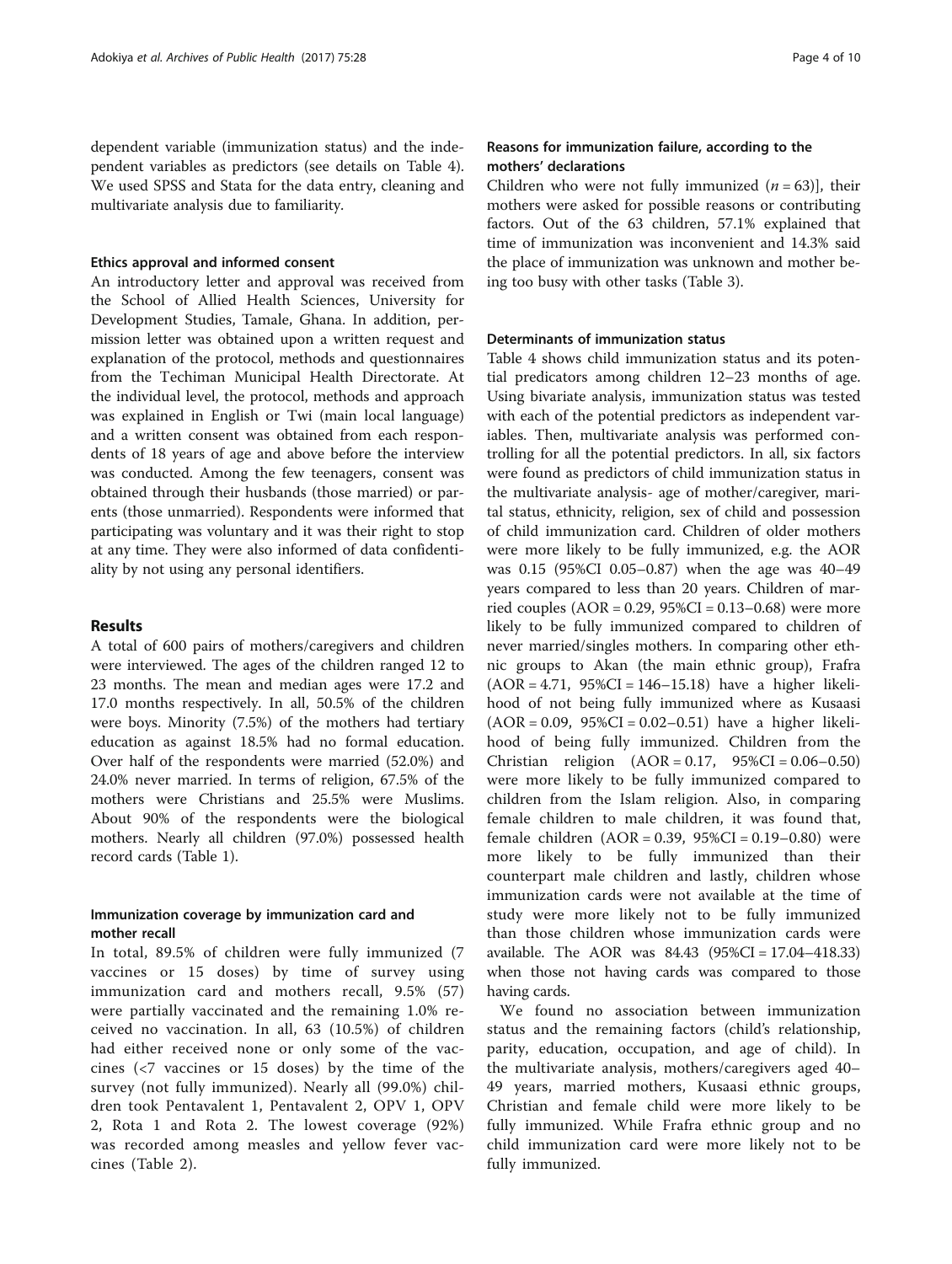<span id="page-4-0"></span>Table 1 Socio-demographic characteristics of mothers/caregivers, Immunization Coverage Survey, Techiman Municipality, Ghana, 2016

| Variable        |                     | Frequency | %     |
|-----------------|---------------------|-----------|-------|
| Education       | No formal education | 111       | 18.5  |
|                 | Primary school      | 126       | 21.0  |
|                 | JSS/Middle school   | 252       | 42.0  |
|                 | <b>SHS</b>          | 66        | 11.0  |
|                 | Tertiary            | 45        | 7.5   |
|                 | Total               | 600       | 100.0 |
| Age             | <19 years           | 57        | 9.5   |
|                 | 20-29 years         | 225       | 37.5  |
|                 | 30-39 years         | 219       | 36.5  |
|                 | 40-49 years         | 66        | 11.0  |
|                 | $\geq 50$           | 33        | 5.5   |
|                 | Total               | 600       | 100.0 |
| Marital status  | Never married       | 144       | 24.0  |
|                 | Married             | 312       | 52.0  |
|                 | Divorce             | 27        | 4.5   |
|                 | Separated           | 114       | 19.0  |
|                 | Widowed             | 3         | 0.5   |
|                 | Total               | 600       | 100.0 |
| Ethnicity       | Akan                | 282       | 47.0  |
|                 | Dagaati             | 102       | 17.0  |
|                 | Frafra              | 57        | 9.5   |
|                 | Kusaasi             | 66        | 11.0  |
|                 | Ewe                 | 39        | 6.5   |
|                 | Dagomba             | 39        | 6.5   |
|                 | Others <sup>a</sup> | 15        | 2.5   |
|                 | Total               | 600       | 100.0 |
| Religion        | Islam               | 153       | 25.5  |
|                 | Christianity        | 405       | 67.5  |
|                 | Traditionalist      | 6         | 1.0   |
|                 | No Religion         | 36        | 6.0   |
|                 | Total               | 600       | 100.0 |
| Occupation      | Salary worker       | 63        | 10.5  |
|                 | Trader              | 258       | 43.0  |
|                 | Farmer              | 132       | 22.0  |
|                 | Artisan             | 99        | 16.5  |
|                 | Housewife           | 48        | 8.0   |
|                 | Total               | 600       | 100.0 |
| Sex of child    | Male                | 303       | 50.5  |
|                 | Female              | 297       | 49.5  |
|                 | Total               | 600       | 100.0 |
| Card possession | Yes                 | 582       | 97.0  |
|                 | No                  | 18        | 3.0   |
|                 | Total               | 600       | 100.0 |

Table 1 Socio-demographic characteristics of mothers/caregivers, Immunization Coverage Survey, Techiman Municipality, Ghana, 2016 (Continued)

| Relationship with child                                                                         | Mother    | 540 | 90.0  |
|-------------------------------------------------------------------------------------------------|-----------|-----|-------|
|                                                                                                 | Caregiver | 60  | 10.0  |
|                                                                                                 | Total     | 600 | 100.0 |
| Others <sup>a</sup> (Gurisi - 4, Krobo – 3, Wangara – 3, Sisaala – 3, Gruma – 1 and Fulani – 1) |           |     |       |

Discussion

This study evaluated immunization coverage and its associated factors among children aged 12–23 months in Ghana. Childhood full immunization status was confirmed using child health card and mothers/caregivers recall. Immunization coverage for all 15 vaccines doses ranged 92.0% (Yellow and Measles) to 99.0% (OPV1, OPV2, Penta 1, Penta 2 and Rota 1). Overall, this study found high immunization coverage (89.5%) in the study area. This is about 12.5% higher than the national coverage in Ghana [[6\]](#page-8-0).

In Ghana, BCG and OPV0 vaccines are given immediately after birth. If a child missed to take either vaccines immediately, OPV0 can still be taken within first 2 weeks after birth while BCG remains available for taking by child until 1 year of age [\[5](#page-8-0)]. Both BCG and OPV0 vaccines had similar coverages of 97.5 and 97.0% respectively. Similarly, OPV1-OPV3, Pentavalent 1 to Pentavalent 3 and PCV1-PCV3 are all given according to the same schedule. Thus, the similarity in coverage among OPV and Pentavalent. However, there was a slight drop in coverage for PCV. This could not be explained but to assume due to vaccine shortage since it is a new vaccine in Ghana. Probably, it is having initial implementation challenges as often with new programs or interventions. The coverages for measles and yellow fever were also similar. Generally, these two vaccines were lower than the coverages of all the other vaccines. The explanation is likely due to the relatively longer time interval between the other vaccines (from birth to 14 weeks) compared to measles and yellow fever vaccines which are given at 9 months after birth. A significant number of mothers/caregivers may forget to bring their children for measles and yellow vaccines. This is consistent with other studies that measles and yellow fever coverages are usually lower compared to other vaccines [[10\]](#page-8-0).

Globally, United Nations Children Fund (UNICEF) and Global Alliance for Vaccines and Immunization (GAVI) proposed 80% coverage in Pentavalent3 as a proxy for high immunization coverage [\[10](#page-8-0)]. Thus, this study confirms high immunization coverages in Ghana. Immunization coverages are from 84% (OPV3 and PCV3) to 97% (BCG, Pentavalent1 and OPV1) [\[6](#page-8-0)].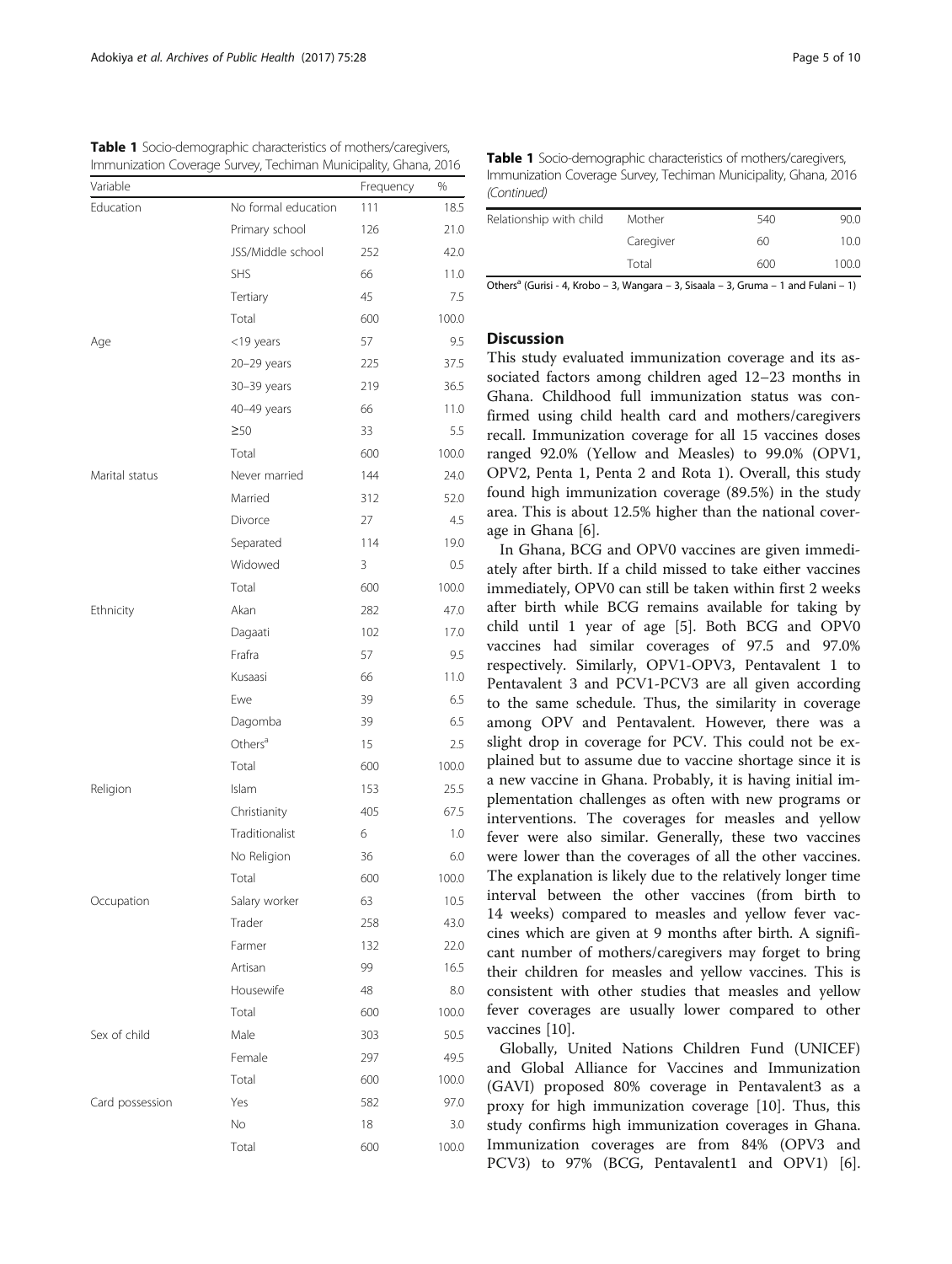| Vaccines            |           | Coverage by card only |           | Coverage by recall only |           | Coverage by either card or recall |  |
|---------------------|-----------|-----------------------|-----------|-------------------------|-----------|-----------------------------------|--|
|                     | Frequency | $\%$                  | Frequency | $\%$                    | Frequency | %                                 |  |
| BCG                 | 570       | 95.0                  | 15        | 2.5                     | 585       | 97.5                              |  |
| OPV0                | 540       | 90.0                  | 42        | 7.0                     | 582       | 97.0                              |  |
| OPV1                | 579       | 96.5                  | 15        | 2.5                     | 594       | 99.0                              |  |
| OPV <sub>2</sub>    | 582       | 97.0                  | 12        | 2.0                     | 594       | 99.0                              |  |
| OPV3                | 555       | 92.5                  | 9         | 1.5                     | 564       | 94.0                              |  |
| Pentavalent1        | 579       | 96.5                  | 15        | 2.5                     | 594       | 99.0                              |  |
| Pentavalent2        | 582       | 97.0                  | 12        | 2.0                     | 594       | 99.0                              |  |
| Pentavalent3        | 555       | 92.5                  | 9         | 1.5                     | 564       | 94.0                              |  |
| PCV1                | 579       | 96.5                  | 12        | 2.0                     | 591       | 98.5                              |  |
| PCV <sub>2</sub>    | 582       | 97.0                  | 9         | 1.5                     | 591       | 98.5                              |  |
| PCV3                | 553       | 92.2                  | 9         | 1.5                     | 562       | 93.7                              |  |
| Rota1               | 579       | 96.5                  | 15        | 2.5                     | 594       | 99.0                              |  |
| Rota2               | 582       | 97.0                  | 12        | 2.0                     | 594       | 99.0                              |  |
| Measles             | 537       | 89.5                  | 15        | 2.5                     | 552       | 92.0                              |  |
| Yellow fever        | 537       | 89.5                  | 15        | 2.5                     | 552       | 92.0                              |  |
| Fully immunized     |           |                       |           |                         | 537       | 89.5                              |  |
| Partially immunized |           |                       |           |                         | 57        | 9.5                               |  |
| Not immunized       |           |                       |           |                         | 6         | 1.0                               |  |

<span id="page-5-0"></span>Table 2 Immunization coverage by immunization card and mothers/caregivers recall, Immunization Coverage Survey, Techiman Municipality, Ghana, 2016

Similarly, high immunization overages are reported for these particular vaccines in Cameroon and Malawi [[10, 11](#page-8-0)]. We think the high immunization coverages in the current study may be attributed to increased health services delivery such as creation of more outreach immunization sites through the Community-based Health Planning and Services (CHPS) and static centers in the Municipality. In addition, the private health care providers are now involved in the provision of BCG and OPV0 immunization. Thus, increased access to immunization services in general. Moreover, sensitization of health facility managers through the decentralization concept to support immunization including transportation and vaccine storage may have contributed to high immunization

Table 3 Reasons for immunization failure as reported by mothers/caregivers, Immunization Coverage Survey, Techiman Municipality, Ghana, 2016

| Reason $(N = 63)$                 | Frequency     | $\%$  |
|-----------------------------------|---------------|-------|
| Place of immunization unknown     | 9             | 14.3  |
| Fear of side reaction             | 3             | 4.8   |
| Time of immunization inconvenient | 36            | 57.1  |
| Child being ill                   | 4             | 6.3   |
| Mother too busy                   | 9             | 14.3  |
| Vaccine not available             | $\mathcal{L}$ | 3.2   |
| Total                             | 63            | 100.0 |

coverages in the study area. Despite the coverage improvement, 10.5% of the children were not fully immunized. This is a proxy indicator of immunization defaulting among the children. Mother/caregivers reported time of immunization being inconvenient, place of immunization as unknown, being too busy with other tasks, child being ill, fear of side reaction/effect from vaccination and vaccines not available at health facilities as some of the reasons for not fully immunized. Findings from other studies have reported similar reasons for immunization status [\[12](#page-8-0)].

In all, six (6) factors were found to be associated with child immunization status, namely age of mother/caregiver, marital status, ethnicity, religion, sex of child and possession of child immunization card. Using multivariate analysis, age of mother/caregiver, marital status, ethnicity, religion, sex of child and possession of child immunization card were found as predictors of child immunization status. The children with respondent age 40–49 years, married mothers, Kusaasi ethnic groups, Christian and female child were more likely to be fully immunized, while Frafra ethnic group and not having child immunization card were more likely not to be fully immunized.

Junior/Middle school education of respondent compared to no formal education was more likely not to be fully immunized. However, this was not statistically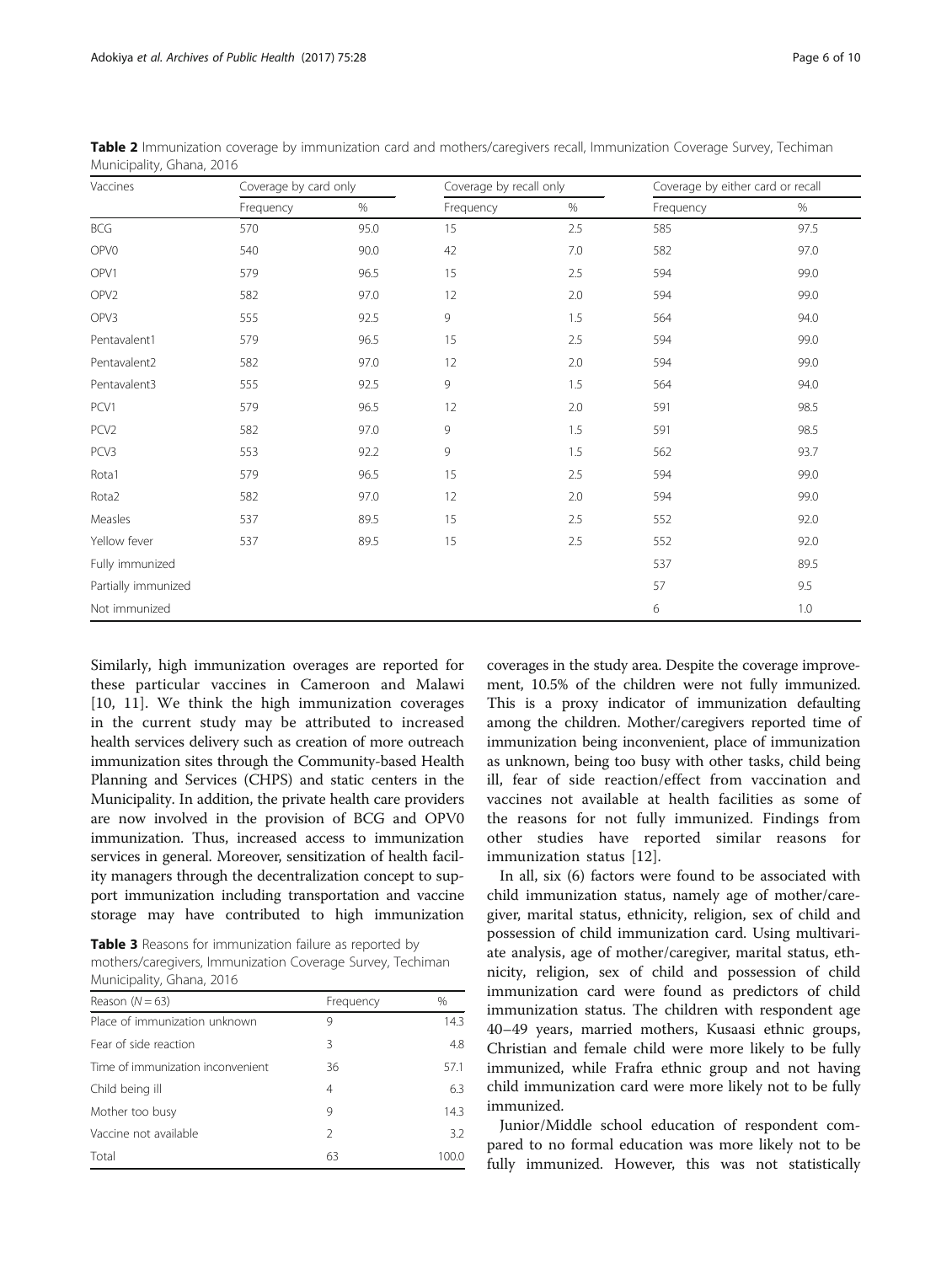| Variable                       | Bivariate                               |            | Multivariate                            |            |  |
|--------------------------------|-----------------------------------------|------------|-----------------------------------------|------------|--|
|                                | Crude OR (95% CI)                       | $P$ -value | Adjusted OR (95% CI)                    | $P$ -value |  |
| Age of respondent (in years)   |                                         |            |                                         |            |  |
| $\leq$ 19                      | 1.0                                     |            | 1.0                                     |            |  |
| $20 - 29$                      | $0.73$ $(0.32 - 1.65)$                  | 0.445      | $0.40(0.13 - 1.19)$                     | 0.098      |  |
| $30 - 39$                      | $0.66$ $(0.29 - 1.50)$                  | 0.319      | $0.69(0.19 - 2.54)$                     | 0.580      |  |
| $40 - 49$                      | $0.25(0.07 - 0.99)$                     | 0.048      | $0.15(0.05 - 0.87)$                     | 0.035      |  |
| > 50                           | $^{\prime\prime}$ _ $^{\prime\prime}$ a |            | $^{\prime\prime}$ _ $^{\prime\prime}$ a |            |  |
| Child's relation to respondent |                                         |            |                                         |            |  |
| Mother                         | 1.0                                     |            | 1.0                                     |            |  |
| Not mother                     | $0.94(0.39 - 2.29)$                     | 0.894      | $0.69(0.23 - 2.11)$                     | 0.518      |  |
| Number of children (parity)    |                                         |            |                                         |            |  |
| 1-2 children                   | 1.0                                     |            | $1.0\,$                                 |            |  |
| > 2 children                   | $1.31(0.77 - 2.24)$                     | 0.319      | 1.44 (0.59-3.51)                        | 0.419      |  |
| Education                      |                                         |            |                                         |            |  |
| No formal education            | 1.0                                     |            | 1.0                                     |            |  |
| Primary school                 | $0.67$ $(0.30-1.51)$                    | 0.337      | $1.15(0.37 - 3.52)$                     | 0.813      |  |
| JSS/Middle school              | $1.07(0.56 - 2.04)$                     | 0.845      | $1.21(0.46 - 3.20)$                     | 0.698      |  |
| Senior secondary school        | $^{\prime\prime}$ _ $^{\prime\prime}$ a |            | $^{\prime\prime}$ _"a                   |            |  |
| Tertiary education             | $u$ <sub>m</sub> a                      |            | $u$ <sub>-</sub> $n$ a                  |            |  |
| Marital status                 |                                         |            |                                         |            |  |
| Never married/single           | 1.0                                     |            | 1.0                                     |            |  |
| Married                        | $0.66$ $(0.39 - 1.12)$                  | 0.127      | $0.29(0.13 - 0.68)$                     | 0.004      |  |
| Ethnicity                      |                                         |            |                                         |            |  |
| Akan (main ethnic group)       | 1.0                                     |            | 1.0                                     |            |  |
| Dagaarti                       | 1.26 (0.61-2.59)                        | 0.531      | $0.53$ $(0.17-1.68)$                    | 0.282      |  |
| Frafra                         | 2.52 (1.19-5.33)                        | 0.016      | 4.71 (1.46-15.18)                       | 0.010      |  |
| Kusaasi                        | $0.45(0.13 - 1.53)$                     | 0.201      | $0.09(0.02 - 0.51)$                     | 0.006      |  |
| Ewe                            | $^u\_^{\prime\prime}$ a                 |            | $^u\_^{\bar{u}\bar{d}}$                 |            |  |
| Dagomba                        | 2.83 (1.22-6.59)                        | 0.016      | 1.75 (0.39-7.78)                        | 0.464      |  |
| Other                          | $^u$ _ $^{\prime\prime}$ a              |            | $^{\prime\prime}$ _"a                   |            |  |
| Religion                       |                                         |            |                                         |            |  |
| Islam                          | 1.0                                     |            | 1.0                                     |            |  |
| Christianity                   | $0.48(0.27 - 0.84)$                     | 0.010      | $0.17(0.06 - 0.50)$                     | 0.001      |  |
| Traditional                    | $^u\_^{\prime\prime}$ a                 |            | $^{\prime\prime}$ _ $^{\prime\prime}$ a |            |  |
| No religion                    | $1.08(0.40 - 2.86)$                     | 0.885      | $0.32(0.06 - 1.69)$                     | 0.180      |  |
| Occupation                     |                                         |            |                                         |            |  |
| Farmer                         | 1.0                                     |            | 1.0                                     |            |  |
| Salary worker                  | $^{\prime\prime}$ _ $^{\prime\prime}$ a |            | $^{\prime\prime}$ _"a                   |            |  |
| Petty trading                  | $1.03(0.53 - 1.98)$                     | 0.938      | $0.60$ $(0.24 - 1.54)$                  | 0.290      |  |
| Artisan                        | 1.08 (0.48-2.41)                        | 0.859      | $0.67$ $(0.23 - 2.01)$                  | 0.480      |  |
| Others                         | $1.11(0.41 - 3.06)$                     | 0.843      | 1.09 (0.32-3.65)                        | 0.890      |  |
| Age of child                   | $1.0\,$                                 |            | $1.0\,$                                 |            |  |
| Age in months (12-23)          | $1.05(0.97 - 1.15)$                     | 0.220      | 1.08 (0.96-1.20)                        | 0.177      |  |
|                                |                                         |            |                                         |            |  |

<span id="page-6-0"></span>Table 4 Odd ratio (bivariate and multivariate logistic regression) of being not fully vaccinated, Immunization Coverage Survey, Techiman Municipality, Ghana, 2016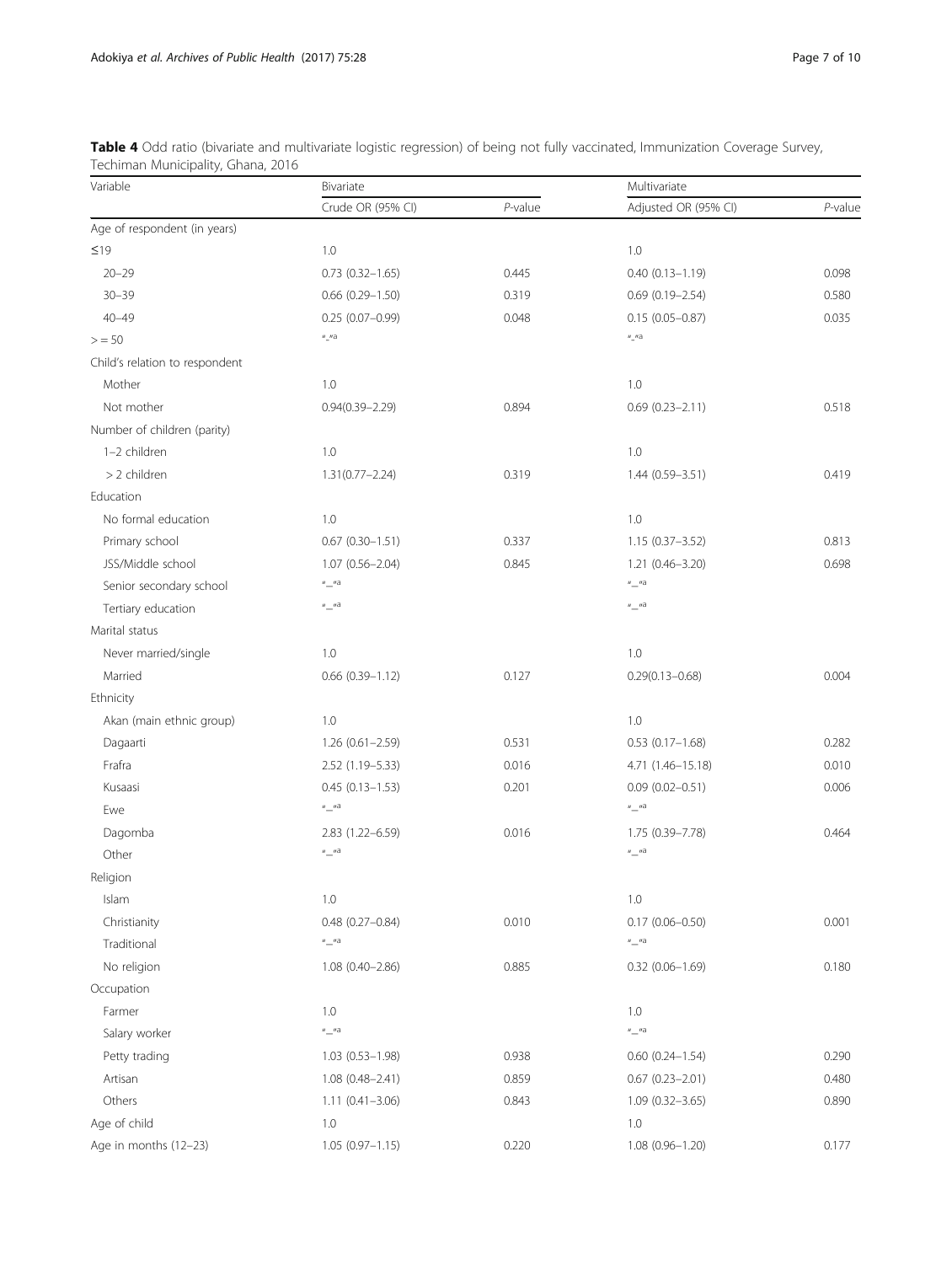| Sex of child                    |                     |         |                      |         |
|---------------------------------|---------------------|---------|----------------------|---------|
| Male                            | 1.0                 |         | 1.0                  |         |
| Female                          | $0.60(0.35 - 1.02)$ | 0.058   | $0.39(0.19 - 0.80)$  | 0.010   |
| Possession of immunization card |                     |         |                      |         |
| Yes                             | 1.0                 |         | 1.0                  |         |
| No                              | 20.82 (7.50-57.82)  | < 0.001 | 84.43 (17.04-418.33) | < 0.001 |
|                                 |                     |         |                      |         |

Table 4 Odd ratio (bivariate and multivariate logistic regression) of being not fully vaccinated, Immunization Coverage Survey, Techiman Municipality, Ghana, 2016 (Continued)

"−" a : 100% fully immunized

significant. From senior secondary to tertiary education, all children were fully immunized. Increased education is usually expected to improve health seeking behavior positively. Our finding is similar to previous findings of secondary or higher education being a predictor of fully immunization [[8, 13](#page-8-0)–[15\]](#page-8-0). In Ghana, it was found that basic vaccination coverage increased with increasing education of mothers in the 2014 GDHS [[6\]](#page-8-0). We found increased in maternal age corresponded with improved child immunization status. This pattern was observed in other studies conducted in Cameroon and Nigeria. The authors explained that older mothers/caregivers have better knowledge on the effect and relevance of immunization on child health due to previous exposures compared to younger women [[11, 16](#page-8-0)]. In Bangladesh, a similar finding showed that maternal age is essential for child immunization status [[17](#page-9-0)].

Marital status was also found to be a predictor of immunization status. Children with married mothers/ caregivers were more likely to be fully immunized. A potential explanation is married respondents are more likely to be psychologically stable compared to single parenting due to trauma, stigma, socioeconomic challenges and unplanned pregnancies. The occupation of mothers/caregivers was not statistically significant. However, all salary workers had their children fully immunized. Previous studies reported that maternal occupation and wealth are predictors of completeness (fully immunized) childhood immunization [\[18](#page-9-0)–[20\]](#page-9-0). Salary work provides women with more influence and decision making power compared to non-salary workers or income constrained mothers. This could be the reason for improved child immunization status. In Ghana, the maternity leave policy (leave from work to take care of a newborn) which is enjoyed by salary workers in the formal sector. This "free-time" may be used for child health care including immunization of newborns.

In the multivariate analysis, we found possession of child immunization card to be a predictor of immunization status. Children without immunization cards were more likely not to be fully immunized. In Cameroon, a similar finding was reported that having a child immunization card increased chances of receiving immunization compared to

their colleagues [\[11](#page-8-0)]. Though the reason for this disparity is unexplained. We think, it may be due to the perceived ill-treatment that mothers will receive from health care providers when they are informed of the lack of child immunization card (due to misplaced, lost or spoiled). Thus, they avoid seeking immunization services for their children.

We also found religion to be a predictor of immunization status. Mothers/caregivers having Christianity as their religion were more likely to be fully immunized. Majority of Muslim are often not formally educated and also not in salary work activities. This may be a potential explanation for the statistical significance found among Christian respondents. In Nigeria, misconception among Muslims has been one of the justifications for no or low immunization uptake. The authors explained immunization activities are perceived to be deliberately designed by outsiders (enemies of Islam) targeted to reduce Muslim population through fortification of vaccines [[16](#page-8-0)]. Misconceptions like this could flow-over to neighboring countries including Ghana.

Ethnicity remains a major factor in participation and acceptance of health services including immunizations. Frafra ethnic group was more likely not to be fully immunized. Mothers/caregivers among the minority in commercial towns are likely to have no formal education, non-salary work, unmarried and other religious denomination rather than Christianity. These challenges and interactions may be the explanation for their children' less likelihood in completing their immunization.

# Limitation of the study

The mothers recall was a limitation. This is prone to systematic error (recall bias) caused by differences in accuracy of immunization information over a period up to 2 years. Since immunization status and predicting factors were assessed simultaneously, it is impossible to establish cause-effect relationship. Despite this limitation, the results are useful for the Municipality, research community and Ghana.

# Conclusion

In conclusion, immunization status (89.5%) and coverages ranged 92 to 99% of the 15 vaccine doses. This is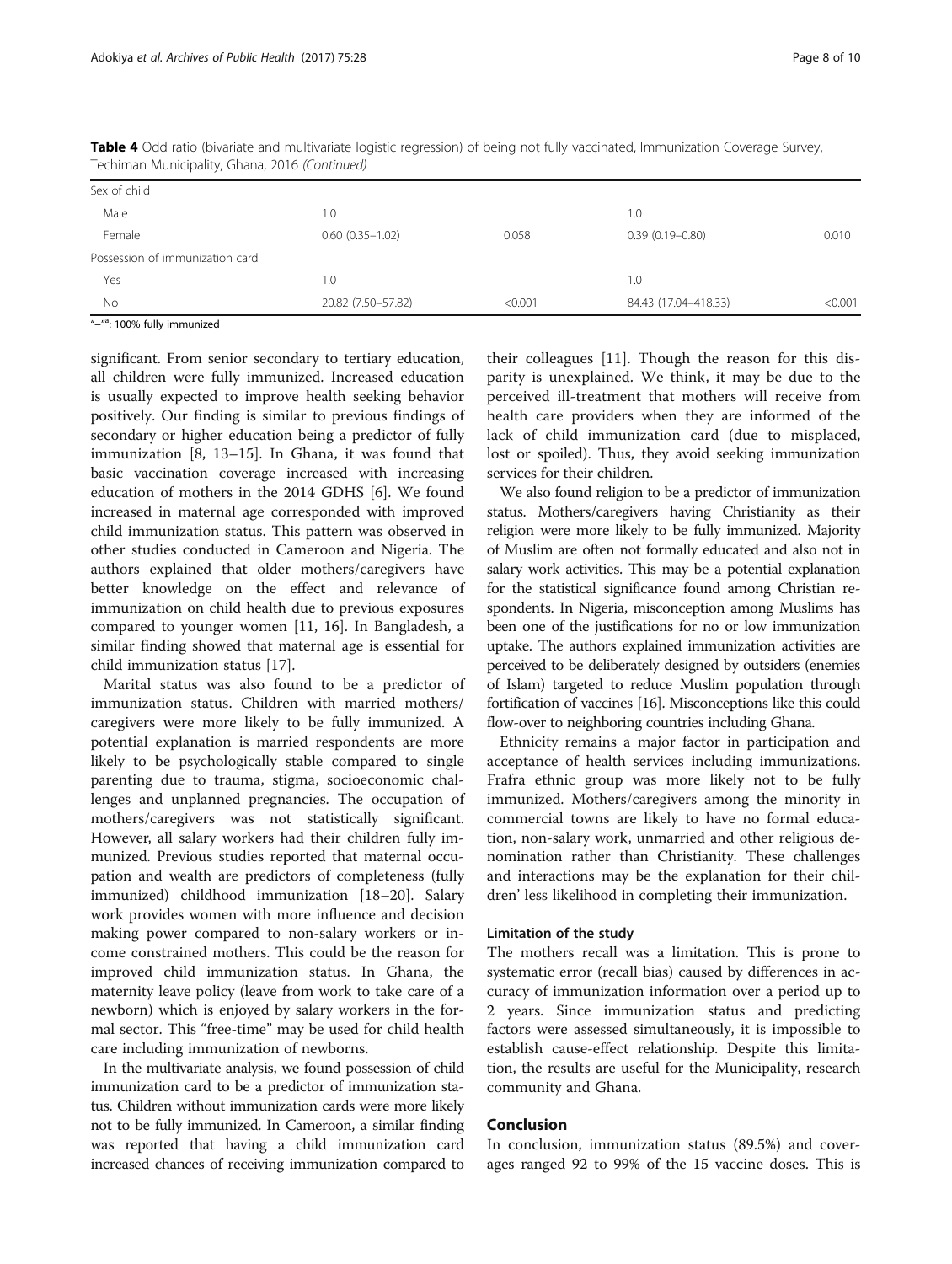<span id="page-8-0"></span>high compared to national as well as GAVI and UNICEF target of 80%. In all, six factors were found as predictors of child immunization status - age of mother/caregiver, marital status, ethnicity, religion, sex of child and possession of child immunization card. About 10.5% of the children were not fully immunized. The reasons reported for children not fully immunized in the study area were: time of immunization being inconvenient; place of immunization unknown; mother too busy with other tasks; child being ill; fear of side reaction; and inadequate vaccines. Problems of not fully immunized persists and needs urgent attention. Education on immunization should be intensified by health providers. In addition, reliable registers for immunization services will improve data quality and accuracy as well as defaulters' identification and tracing. Moreover, disadvantaged populations should continue to be reached with immunization services using out-reach activities.

### Abbreviations

BCG: Bacillus Calmette-Guerin; CHPS: Community-based health planning and services; EPI: Expanded programme on immunization; GAVI: Global alliance for vaccines and immunization; GDHS: Ghana demographic and health survey; GHS: Ghana health service; JHS: Junior high school; OPV: Oral polio vaccine; PCV: Pneumococcal vaccine; SHS: Senior high school; UNICEF: United Nations children's fund; WHO: World health organization

#### Acknowledgements

The authors are grateful to all heads of households who gave the researchers the permission to interview respondents and the individual respondents for their consent for this study. We are also grateful to the following people who supported the study and offered various helpful advice and inputs especially during the data collection phase of the study: Mr. Alfred D. Assibi and Emmanuel Bekyiariya both of School of Hygiene, Tamale, Dr. Damien Punguyire, and Mr. Dabou Meyil both of Techiman Municipal Health Directorate, Kofi Nti, Frank Owusu and Dawuda Abdul-shakur all students of School of Hygiene, Tamale.

#### Funding

The authors funded the research and manuscript from personal resources.

### Availability of data and materials

Please contact author for data request.

### Authors' contributions

MNA and BB conceived the topic, designed and conducted the study. MNA and BB collected the data and performed the analysis. The planning, writing and revision of the manuscript was done by them with JAN contributing to the revision. All three authors have read and approved the final version of the manuscript.

# Authors' information

MNA is a Lecturer with the Department of Community Health, School of Allied Health Sciences, University for Development Studies (UDS) with academic qualifications as: BSc in Community Nutrition, MPH in Population & Reproductive Health and PhD in Public Health.

BB is a Health Tutor with the Environmental Health Programme, School of Hygiene, Ministry of Health with academic qualifications as: Diploma in Community Health, B.Ed in Health Sciences Education and MPhil in Community Health and Development (awaiting graduation).

JAN is a Part-Time Lecturer with the Department of Nursing, School of Allied Health Sciences, University for Development Studies (UDS) with academic qualifications as: BA in Integrated Development Studies, MSc in Applied Health Social Sciences and Post-Graduate Diploma in Education.

# Competing interests

The authors declare that they have no competing interests.

## Consent for publication

Not applicable.

#### Ethics approval and consent to participate

Individual respondent granted consent as well as approval from the University for Development Studies.

### Publisher's Note

Springer Nature remains neutral with regard to jurisdictional claims in published maps and institutional affiliations.

#### Author details

<sup>1</sup>Department of Community Health, School of Allied Health Sciences, University for Development Studies, Box 88, Tamale, Ghana. <sup>2</sup>School of Hygiene Environmental Health Programme, Ministry of Health, Tamale, Ghana. <sup>3</sup>Department of Nursing, School of Allied Health Sciences, University for Development Studies, Tamale, Ghana.

# Received: 12 September 2016 Accepted: 25 April 2017 Published online: 26 June 2017

#### References

- 1. World Health Organization. Vaccine Preventable Diseases and the Global Immunization vision and Strategy, 2006–2015. J Public Health. 2006;55(18): 511–5.
- 2. United Nations International Children Emergency Fund: Progress for children, a report card on immunization, number 3. 2005. [https://www.](https://www.unicef.org/progressforchildren/2005n3/PFC3_English2005.pdf) [unicef.org/progressforchildren/2005n3/PFC3\\_English2005.pdf.](https://www.unicef.org/progressforchildren/2005n3/PFC3_English2005.pdf) Accessed 26 Apr 2017
- 3. World Health Organization: Handbook of Resolutions. World Health Assembly, Fourteenth plenary meeting: 23 May 1974. Geneva: World Health Organization; 1974.
- 4. Ghana Health Service: EPI 5YPOW (2000–2006): A Profile Ghana's Expanded Programme on Immunization in Ghana. 2002. http/[:http://www.who.int/](http://www.who.int/countries/gha/publications/EPI_Profile.pdf) [countries/gha/publications/EPI\\_Profile.pdf.](http://www.who.int/countries/gha/publications/EPI_Profile.pdf) Accessed 26 Apr 2017.
- 5. Ghana Health Service. Annual Report for the year, 2012. Accra: Ghana Health Services; 2013.
- 6. Ghana Demographic and Health Survey. Key indicators, Accra. 2014.
- 7. Bos E, Batson A. Using immunization coverage rates for monitoring health sector performance: Measurement and Interpretation Issues. HNP discussion paper series. Washington, DC: World Bank. 2000. [http://documents.](http://documents.worldbank.org/curated/en/607721468763783070/pdf/288630Bos010Using0Immunization1whole.pdf) [worldbank.org/curated/en/607721468763783070/pdf/](http://documents.worldbank.org/curated/en/607721468763783070/pdf/288630Bos010Using0Immunization1whole.pdf) [288630Bos010Using0Immunization1whole.pdf.](http://documents.worldbank.org/curated/en/607721468763783070/pdf/288630Bos010Using0Immunization1whole.pdf) Accessed 26 Apr 2017.
- 8. World Health Organization. How to gather and use information from the community. Global Programme for Vaccines and Immunization in Cameroon. Geneva: World Health Organization; 2001.
- 9. Lwanga SK, Lamshhow S. Sample Determination in Health Studies; A Practical Manual. Geneva: World Health Organization; 1991.
- 10. Thordarson TT, Haraldson A, Jonsson RG, Guunlauqsson G. Immunisation Coverage in the Monkey Bay Head Zone, Malawi. Journal of Public Health. 2005;91(9):649–54.
- 11. Russo G, Miglietta A, Pezzotti P, Biguioh RM, Mayaka GB, Sobze MS, Rezza G. Vaccine coverage and determinants of incomplete vaccination in children aged 12–23 months in Dschang, West Region, Cameroon: a cross-sectional survey during a polio outbreak. BMC Public Health 2015. 2015;8(3):1–11.
- 12. Lakew Y, Bekele A, Biadgilign S: (2015). Factors influencing full immunization coverage among 12–23 months of age children in Ethiopia : evidence from the national demographic and health survey in 2011. BMC Public Health. 2015; doi:org/10.1186/s12889-015-2078-6.
- 13. Mutua MK, Kimani-Murage E, Ettarh RR. Childhood vaccination in informal urban settlements in Nairobi, Kenya: Who gets vaccinated? BMC Public Health. 2011;3(2):9–11.
- 14. Stronegge WJ, Freidl W. A hierarchical analysis of social determinants of measles vaccination coverage in Austrian schoolchildren. Austria: Oxford University Press; 2009.
- 15. Siddiqi N, Khan A, Nisar N, Siddiqi A. Assessment of EPI (expanded program of immunization) vaccine coverage in a peri-urban area in Karachi, India. Journal of Public Health. 2007;79(5):99–107.
- 16. Babalola S. Maternal reasons for non-immunization and Partial immunization in Northern Nigeria. Journal of Paediatrcs and child health. 2009;47(2):276–81.